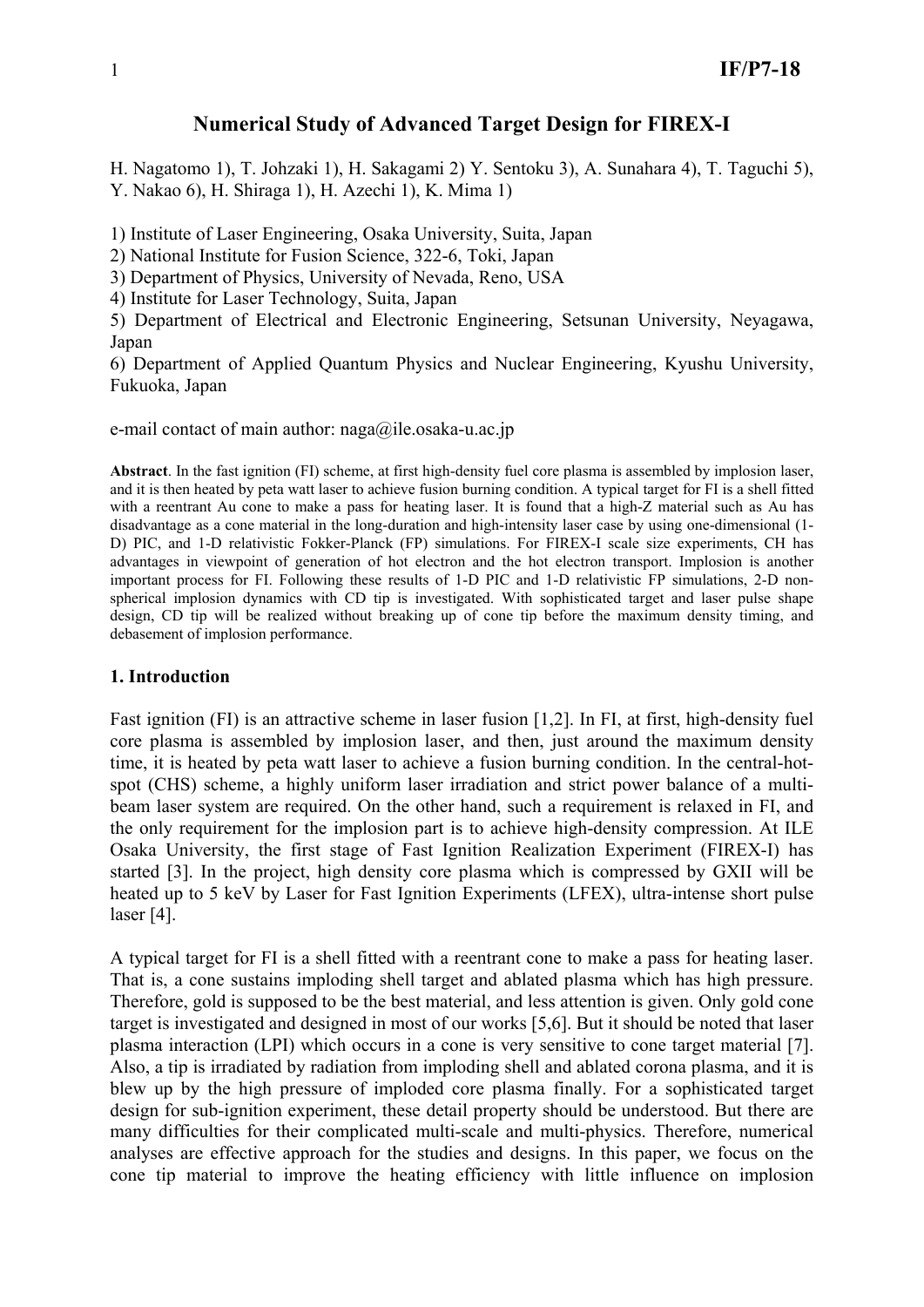dynamics. Also, selection of tip material is important for an implosion dynamics. In this study, we found the possibility to use low-Z material at the tip from viewpoint of implosion dynamics. Dominant plasma parameter in these simulations of implosion and heating processes are quite different, therefore different numerical approaches are required. In section 2, one-dimensional collisional particle-in-cell (PIC) code, and relativistic Fokker-Planck (FP) simulations are performed to optimize the cone tip material. In section 3, two-dimensional radiation hydrodynamics is used for the simulation of cone-guided implosion.

#### **2. Core heating properties of different cone tip materials**

In sub-ignition experiments such as the FIREX-I, the compressed core size is so small that the core expansion rapidly proceeds during the external heating by a short pulse laser. For efficient ion heating such a small sized core, the electron-ion relaxation time should be shorter than the time scale of density reduction due to the expansion. The required heating condition for a FIREX-I class CD core is the heating duration of  $5 \sim 10$  ps and the energy coupling of the 10 kJ heating laser to the core of  $> 20\%$  [8]. A cone-guiding scheme providing a high coupling at the previous experiment is hence adopted in FIREX-I. For further enhancement of heating efficiency, the optimization of cone shaping and its positioning were investigated [9, 10]. However, less attention was paid for a cone material. A candidate of the cone material is Au that was used in the previous experiment because of its high solid density and ease in fabrication. In the FIREX-I, the heating laser energy becomes 20 times higher than that in the previous experiments. When the Au cone is irradiated by such an intense laser, the bulk electron temperature in the cone tip becomes very high (a few keV or more), and Au atoms could be ionized to high charge state. It was shown [11-13] that in the longer pulse case compared with the previous experiment, a steepening of the density profile at the laser irradiation surface occurs and it results in lowering the energy coupling of the heating laser to the fast electrons as well as their temperature. Since the ion mobility due to the electric field is proportional to a charge to mass ratio  $Z/A$  ( $Z$  and  $A$  is ionization charge state of ion and its mass number), the rapid steepening occurs in highly ionized case. In addition, the collisional effects (drag and scattering) in the cone become remarkable. The relatively low energy hot electrons  $\sim 1$ MeV), which are expected to heat the core mainly, will suffer strong scattering by highly ionized ions, and the hot electrons lose their kinetic energies through the collisional interactions with bulk electrons and resistive fields. Also the return current carried by the bulk electrons will be significantly damped by the increased resistivity. In the present paper, we show the dependence of core heating properties on the cone tip material on the basis of coupled one-dimensional (1-D) simulations; collisional/ionization particle-in-cell (PIC) simulations for intense-laser plasma interactions and Fokker-Planck (FP) simulations for fast electron transport and core heating.

### **2.1. Generation of hot electrons**

In general, the multi-dimensional natures are important in this kind of phenomena. However, full scale multi-dimensional simulations are very expensive. As the first step we focus on one dimensional scenario. 1-D collisional PIC code PICLS1d [14] is used, where the both electrons and ions are mobile. The collisional ionization process based on the Thomas-Fermi model (Equilibrium model) is introduced. We assumed an CH solid target with the density of 1.0 g/cm<sup>3</sup>, thickness of 10 μm, and ion and electron temperatures of 100 eV. Pre-plasma of which scale length is 1.0 μm is attached. Figure 1 shows the generated fast electron profiles in the CH target, together with the results in the Au target; (a) temporal profile of beam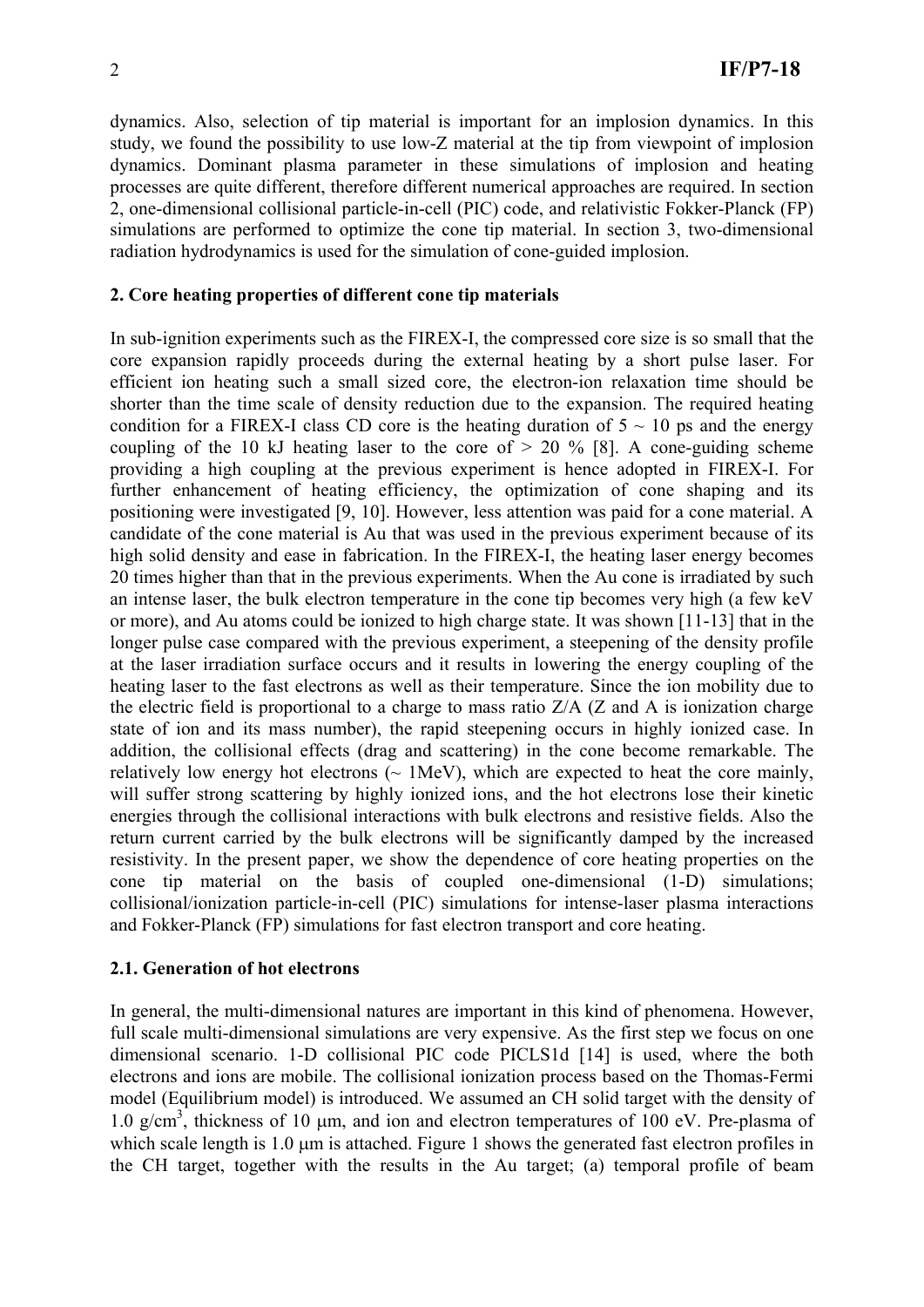intensity, (b) time-integrated spectrum, and (c) angular spreads for each energy components. The beam intensity for the CH target is nearly the same as that for the Au target at the initial phase (t<0.3 ps). At this moment, Te reaches higher than 1 keV and CH ions are fully ionized in the whole solid region. At the later phase, though the beam intensity significantly decreases for the Au target, the beam keeps almost the constant intensity for the CH target. Compared with the Au target, the density steepening proceeds faster in the CH target because of the larger Z/A. However, the resistive damping of return current is much weaker because of low Z, so that the energetic electrons are continuously supplied into the LPI region by the return current even after steepening occurs. In addition, since the number density of bulk electrons in a solid CH region (ne  $\sim 3x10^{23}$ cm<sup>-3</sup> in the fully-ionized case) is smaller by one order of magnitude compared to the highly-ionized solid Au, the electron thermal pressure stays lower than the laser photon pressure even when Te reaches a several keV. Thus, the bulk electrons are continuously pushed by the laser Ponderomotive force and the positive field is generated between the bulk electrons and the remaining ions. This electrostatic field also pulls the electrons into the LPI region. As the result, the fast electrons are efficiently generated even after the density steepening takes place. A comparison of spectrum between the Au and CH cases shows that the shape is similar between two cases, but the number of electrons is larger in the whole energy range for the CH target. The time integrated electron beam energy ( $E_f$ ) 100 keV) is 15.26 MJ/cm<sup>2</sup> for the CH target and 7.34 MJ/cm<sup>2</sup> for the Au target; the beam energy is about double in the CH target. In addition, for the low-Z CH target case, the angular spread is smaller, especially in low energy region ( $E<sub>fe</sub> < 1$  MeV). These results show that from the view point of fast electron generation, a low-Z CH is favorable as a cone tip material.



*FIG. 1. Comparison of observed fast electron profiles between Au and CH targets. (a) Beam intensity, (b) Energy spectrum, and (c) angular spread (full width at half maximum of angular distribution). In both cases ionization is considered.* 

#### **2.2. Transport of fast electrons and core heating**

Using the fast electron beam observed at the PIC simulation for the CH target, we carried out a 1.2 ps fast electron transport simulation in a solid-density plane CH target with the length of 50 μm and ion and electron temperatures of 100eV. Here, the fast electron transport and core heating processes are simulated using a 1-D relativistic FP –hydro code FIBMET-1D [15] The initial ionization degree is 3.0. In Fig. 2, we showed the injected fast electron profiles and the fast electron profiles observed at  $x = 5 \mu m$ , 10  $\mu m$ , and 20 $\mu m$ , together with the results for the Au target case. Due to the fast electron beam injection, the electron temperature in the region of  $x < 30$  μm reaches 1keV at t = 0.25 ps and the ions are fully ionized. Compared with the highly-ionized solid Au case, the electron number density in the fully-ionized solid CH target is smaller by one order of magnitude, which means smaller collisional damping. The resistivity (  $\propto <$ Z<sup>2</sup>>/T<sub>e</sub><sup>2/3</sup>) is also smaller in the CH target for a given electron temperature.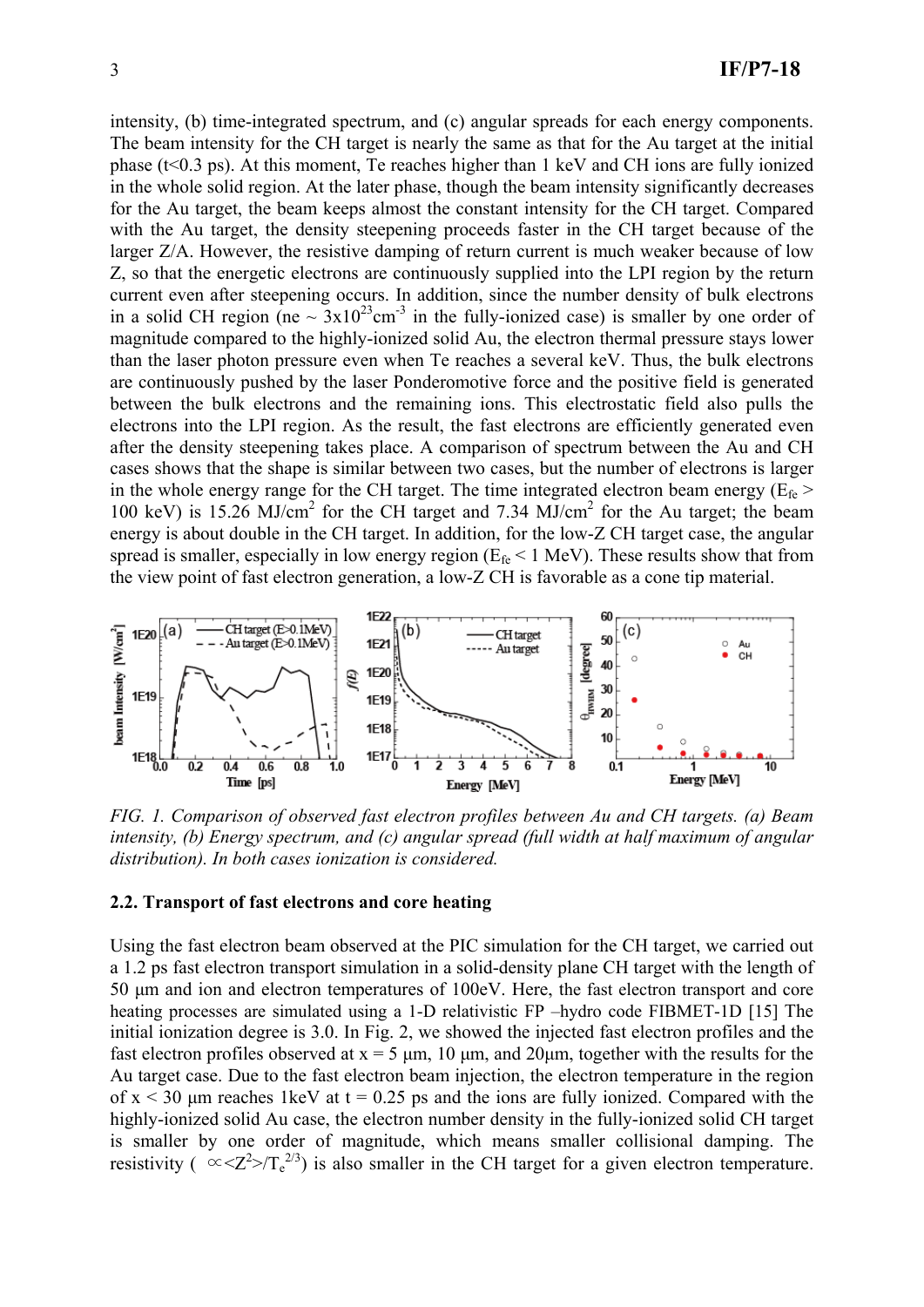Thus the energy loss of fast electrons during a few tens micron propagation is significantly smaller than that in the Au target, so that the spectrum slightly changes after 20 μm propagation. The current density of fast electron is higher in the CH target, so that the resistive damping becomes relatively larger compared with the collisional damping. In the region within 20 μm, 11.6% of the source energy of fast electron beam is lost. The contributions of the collisional process and the field effect to the energy deposition are 22 % and 78%, respectively. Compared with a Au target,  $\langle Z^2 \rangle$  is significantly lower in a CH target, so that the scattering effect is also weaker in a CH target. The angular spread of fast electron, hence, changes slightly after 20µm propagation for high ( $E_{fe} > 2.0$  MeV) and middle (0.3  $MeV < E$ <sub>fe</sub> < 2.0 MeV) energy components though it becomes larger with the propagation length only for the low energy component ( $E_f$  < 0.3 MeV).



*FIG.2. Comparison of generated fast electron profiles between Au and CH targets. (a) Energy spectrum, (b), (c), and (d) angular distributions for high (Efe > 2.0 MeV), middle (0.3*   $MeV < E_f$   $\epsilon$   $\leq$  2.0 MeV) and low ( $E_f$   $\epsilon$   $\leq$  0.3 MeV) components, respectively. The curves with *open circles stand for the source profiles, the colored curves for those observed at x=5* μ*m (red), 10* μ*m (blue), and 20* μ*m (green).* 

The above results of the generation and transport of fast electrons are taking account into 1-D core heating simulations using FIBMET-1D. A compressed CD core having the Gaussian density profile as FIREX-I experiment scale is assumed. In the result, the energy coupling of the heating laser to the fast electron is twice higher in the CH cone case compared to the Au cone case. The increases in electron and ion temperatures in the core are twice larger in the CH cone case because of larger conversion efficiency from laser to hot electrons.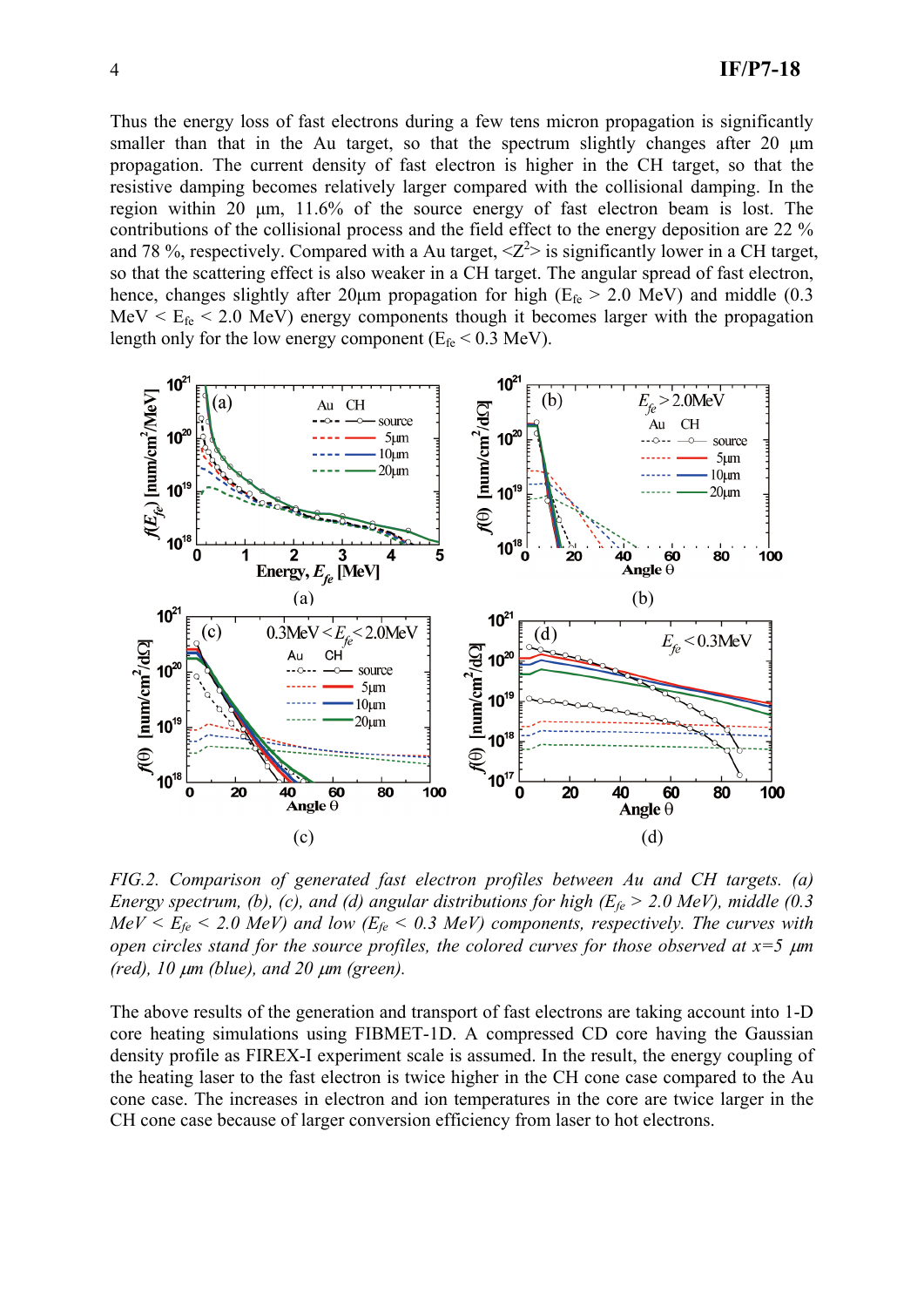#### **3. Cone-guided implosion**

The heating process follows the implosion process, where fuel core must be highly compressed. A typical target for FI is a shell fitted with a reentrant gold cone to make a pass for heating laser. There are a few significant problems for the cone. At first, the ablated plasma of gold cone interferes with the implosion dynamics, which is quite different from that of conventional CHS approach. Especially, radiation from corona plasma irradiates the gold cone, and the ablated plasma expands into the shell, and reduces the implosion velocity. Recently, we have found the solution to suppress the expansion of the gold cone, which is described in session 3.1. In the conclusion of the previous session, low-Z material, CH is favorable for the tip of the cone from the viewpoint of heating efficiency. But it is difficult for low density material to sustain the high pressure caused by the implosion. Some preliminary simulations were performed to find a possibility of low-Z material at the tip of the cone. Twodimension radiation hydrodynamic code, PINOCO are applied, in which mass, momentum, electron energy, ion energy, equation of states, laser ray-trace, laser absorption, radiation transport, surface tracing and other related equations are solved simultaneously. Hydrodynamic equations are solved by the Lagragian-based Arbitrary Lagrangian Eulerian (ALE) method, where the ALE-type CIP (Constrained Interpolation Profile) method [16], ALE-CIP is applied. ALE-CIP has enabled the calculation of a large dynamic range such as implosion. Originally, CIP had some characteristics of the Lagrangian method, although the fundamental formulas are done for Eulerian coordinates with high accuracy. This method is also employed to clearly track the interface between the different materials. This tracking system is very useful when multi-material target structures must be considered. The equation of state is based on the quotidian equation of state (QEOS) [17].

#### **3.1. Suppression of expanding Au plasma at outer surface of the cone**

In the implosion process, radiation effect from corona plasma is significant. To study this effect, a non-spherical implosion with CH and cryogenic  $D_2$  shell target for FIREX-I experiment is simulated using 2-D radiation hydrodynamics code, PINOCO [6]. A cone with an opening angle of 30 degree is attached to a spherical shell of CH (6  $\mu$ m thick) and D<sub>2</sub> (10) μm thick). The target is irradiated by uniform laser of which wavelength, energy and pulse duration are  $\lambda$ = 0.53 µm, 3.5 kJ, and 1.5 ns respectively. Figure 3 (a) shows mass density at 1.8 ns in the case without CH coating on the cone. Black lines indicate contact surfaces. Inside the shell, the Au cone is expanding as a result of radiation absorption on the surface. This ablated Au plasma interferes with imploding fuel plasma in the shell. At a contact point between the shell and Au cone, there is a leak of  $D_2$  fuel because radiation heats up the CH shell near the cone, and it is broken at an early time. Because of these defections, the maximum areal density and maximum density reach only  $0.097$  g/cm<sup>2</sup> and 129 g/cm<sup>3</sup> respectively, which do not fulfill the goal of FIREX-I. To improve the problems, CH coating on the Au cone surface is considered. The thickness of the CH is about 0.5 μm at the tip and linearly increases to 2.5 μm at the contact point with the initial outer shell. Figure 3 (b) shows mass density contours at 1.8 ns in the case with coating on the cone. The gold plasma from the cone is tamped by CH coating, even though gold plasma has a relatively high temperature and starts expanding. The X-ray emitted from the shell is absorbed by the surface of the gold cone because CH coating is opacity thin for the X-rays of which photon energies are between 600eV-1keV. Therefore in the case without CH coating, photon energy density inside the shell is higher than that of the case with CH coating. The maximum areal density and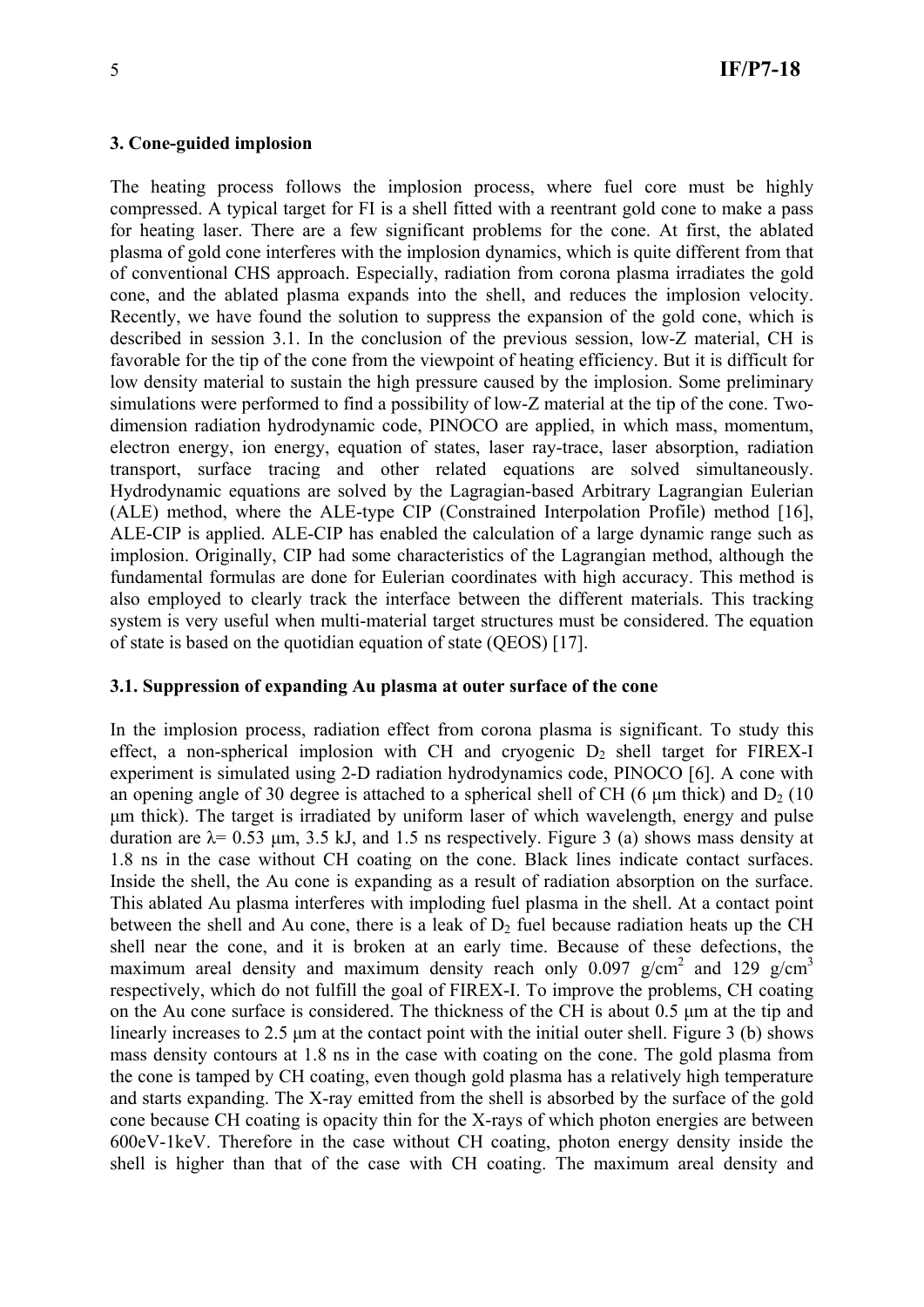maximum density are 0.193  $g/cm<sup>2</sup>$  and 176  $g/cm<sup>3</sup>$  respectively (Fig. 4), which are close to the requirement of FIREX-I [2].



*FIG.* 3. Mass density contour  $(g/cm^3)$  at t=1.8 ns in cone-guided implosion (a) without CH *coating and (b) with CH coating respectively.* 



*FIG. 4. Time history of (a) areal density, and (b) the maximum density of the case without CH coating (dotted line) and the case with CH coating (solid line), respectively.* 

### **3.2. Influence of low-Z tip on implosion dynamics**

In section 2, we mention that low-Z material, CH (in this section CH is replaced by CD) is favorable at the tip of the cone from the viewpoint of heating process. But tip is exposed to high pressure plasma at the center of the implosion. Therefore, not only material and shape of the cone, but also implosion dynamics must be designed carefully to reduce damage to tip. In order to investigate the effect of CD tip instead of Au, 2-D radiation hydrodynamics simulations are performed. Figure 5 (a) shows the overview of initial target configuration. The cone with an opening angle of 30 degree is attached to a spherical shell of CD (8 μm thick). The cone has CD layer on both inner and outer surface. The target is irradiated by uniform laser of which wavelength, energy and pulse duration are  $\lambda$ = 0.53  $\mu$ m, 3.3 kJ, and 1.5 ns respectively. Preliminary, we have simulated the similar condition except a cone, which does not have CD layer on the inner surface. Without this CD layer, radiation from inside the shell is transported into the cone through the CD tip, and absorbed by gold on the inner surface of the cone directly. Due to the radiation heating, inside of the cone is filled with the ablated gold plasma. Same mechanism of CD layer on the Au, which is described in section 3.1 can be applied to the inner surface of the Au cone. For comparison, Au tip (4.5 μm thick with 2  $\mu$ m CD layer) case is simulated also. Figure 5 (b), and (c) show the mass density contours at maximum compression time in case of Au tip, and CD tip respectively. Both cases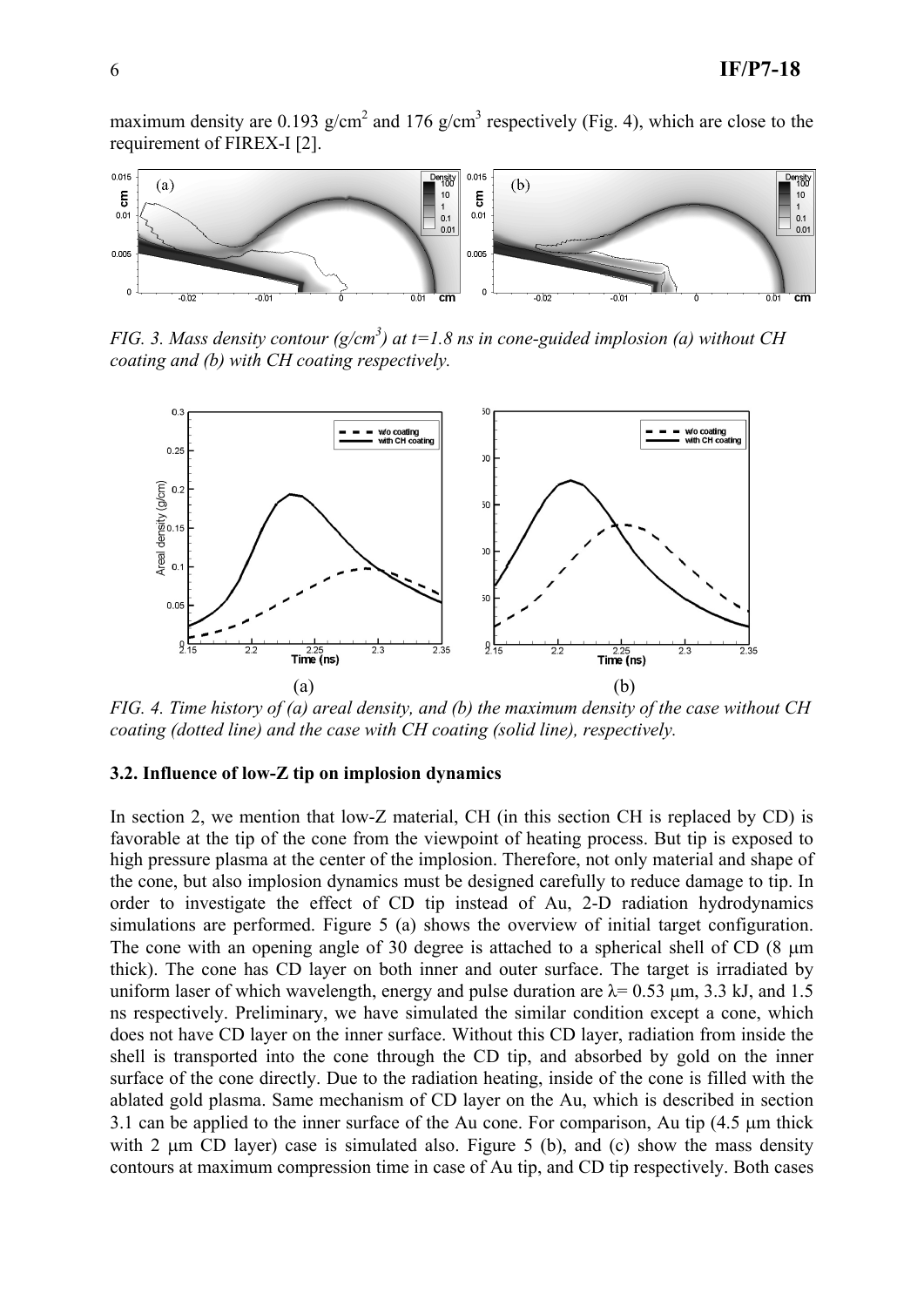maximum averaged core density and areal density are  $\rho_{\text{ave}}=100 \text{ g/cm}^3 \text{ pR}=0.57 \text{ g/cm}^2$ respectively. Though main part of implosion dynamics are exactly same, tip is deformed easily in case of CD tip.



*FIG. 5. (a) Configuration of a shell fitted with a reentrant Au cone, which has CD layer inner and outer surface. mass density contours (g/cm3 ) at maximum compression time in case of Au tip (a), and CD tip (b) respectively.* 

To measure property of traveling shockwave inside the cone, another simulation is executed, where a cone is filled with CD solid. Figure 6 shows averaged core density (blue solid line) and positions of shockwave (red square). The first shockwave is leading shockwave of implosion, and the second shockwave is generated by a jet from core. In Fig.5 (b) and (c) at x=-0.04 cm near x-axis, the jets are observed. In non-spherical implosion, there is no laser irradiation at the cone part, and that makes the imbalance of momentum in imploding shell. If a target of CD tip is applied, 40 μm thickness is required. That is, LPI is occurred at 90 μm from center. This distance of 90 μm is unfavorable for fast electron transport, and it should be shorten. Sources of these two shockwaves are controllable. For example, the first shockwave can be weaken if we design a suitable tailored pulse. If spatial distribution of laser intensity is controlled (higher intensity near the cone),the speed of the jet is reduced [18]. This is preliminary study and more realistic simulations is planned.



FIG. 6. (a) Averaged core density (blue solid line,  $g/cm<sup>3</sup>$ ), and positions of shockwave (red square). Speed of first shockwave (broken line) is  $1.1x10<sup>6</sup>$  cm/s, and that of second shockwave is  $3.1x10^6$  cm/s (dotted line). (b) Overview of the advanced target.